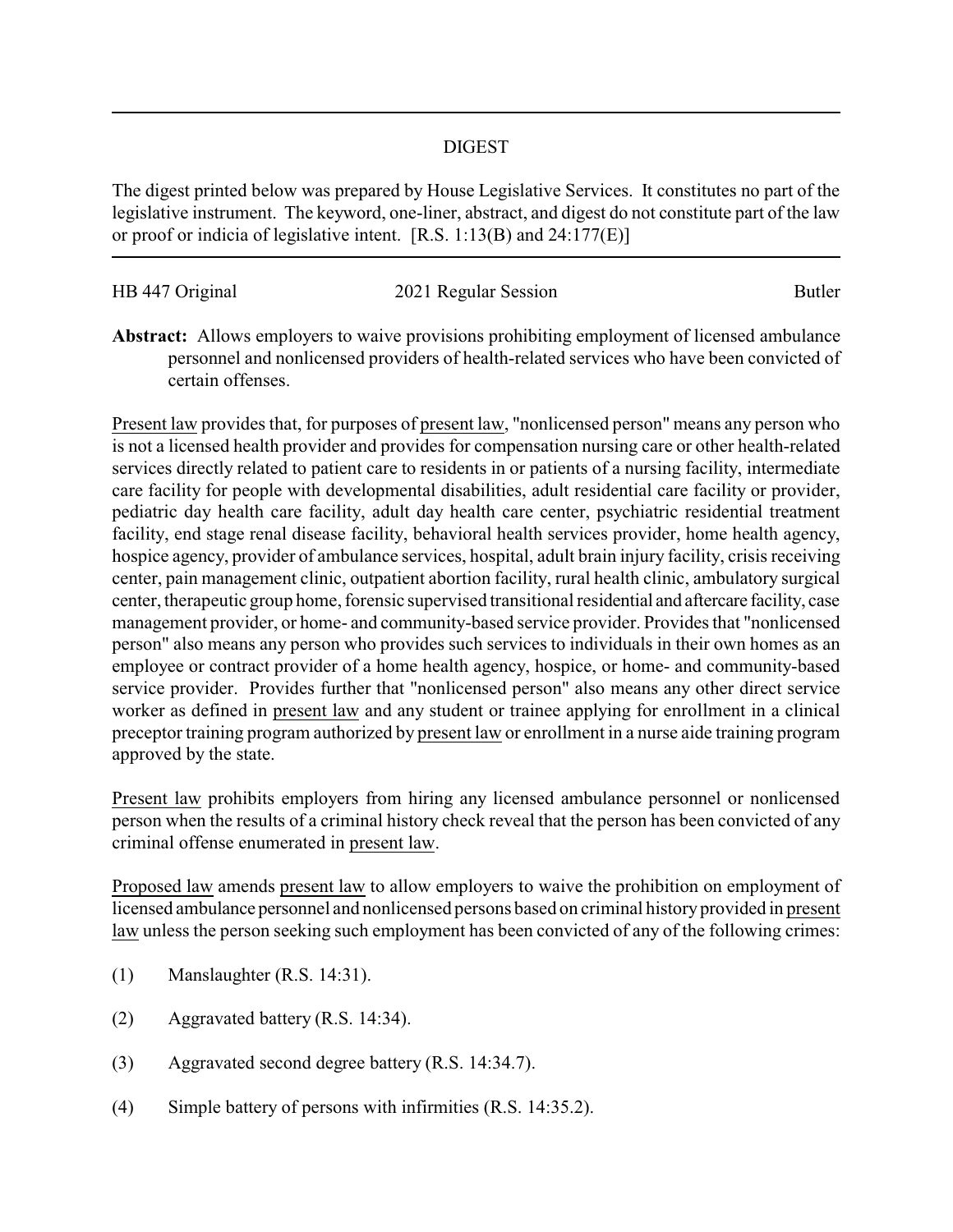- (5) Aggravated assault (R.S. 14:37).
- (6) Assault by drive-by shooting (R.S. 14:37.1).
- (7) Aggravated assault with a firearm (R.S. 14:37.4).
- (8) Second degree rape (R.S. 14:42.1).
- (9) Sexual battery (R.S. 14:43.1).
- (10) Aggravated kidnapping of a child (R.S. 14:44.2).
- (11) Armed robbery (R.S. 14:64).
- (12) Felony carnal knowledge of a juvenile (R.S. 14:80).
- (13) Molestation of a juvenile or a person with a physical or mental disability (R.S. 14:81.2).
- (14) Cruelty to juveniles (R.S. 14:93).
- (15) Cruelty to persons with infirmities (R.S. 14:93.3).
- (16) Exploitation of persons with infirmities (R.S. 14:93.4).
- (17) Sexual battery of persons with infirmities (R.S. 14:93.5).

Proposed law provides that if the licensed ambulance personnel or nonlicensed person has been convicted of any crime listed above, then the employer shall not hire or contract with such person and shall not grant a waiver to such person.

Proposed law provides that a waiver may be granted for mitigating circumstances, which shall include but not be limited to:

- (1) The age of the person when he committed the crime.
- (2) The circumstances surrounding the crime.
- (3) The length of time since the conviction.
- (4) The criminal history of the person since his conviction.
- (5) The person's work history.
- (6) The person's current employment references.